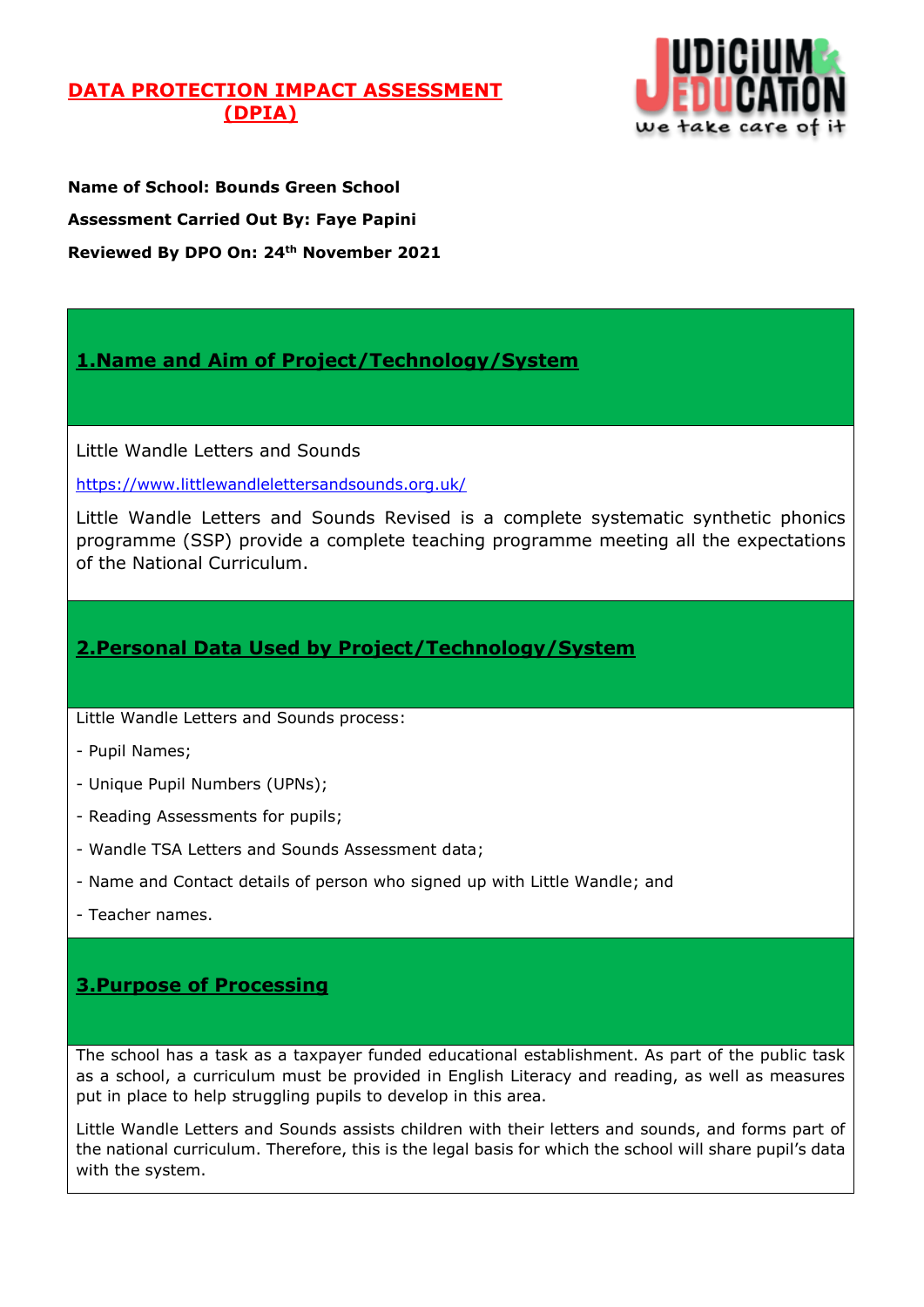## **DATA PROTECTION IMPACT ASSESSMENT (DPIA)**



## **4.Steps taken to protect data**

Little Wandle Letters and Sounds stores data for an appropriate length of time, and Little Wandle destroy information two years after the school have finished their contract with them. Although this is a bit long, the school can request that information is deleted as soon as they finish their licence period.

Little Wandle do share data with third parties, but they only do this if they are 1) legally required to and 2) if these third parties have sufficient security in place such as Standard Contractual Clauses (SCCs).

- Employees who have access to sensitive data are DBS checked.
- Access to sensitive information is protected by username and password. All user passwords are encrypted.
- There is a strict information security policy in place, which all employees and subcontractors sign.
- Data is only used for the purposes specifically agreed with the school, and not for marketing purposes.
- Data is only retained for as long as it is required to provide a service.

### **Steps taken by the School:**

- Safeguarding protocols are in place and communicated to staff to ensure security of the data.
- Users (staff and students) must have a unique username and password;
- Passwords are changed regularly; passwords are required to be complex (management of passwords through guidelines to staff, pupils and parents regarding minimum password complexity requirements and timescales for changing passwords);
- The school have implemented retention procedures following their retention policy;
- A full suite of training will be provided to staff regarding the software and how it can best be used securely to prevent personal data being compromised within the system;
- To ensure the members of staff that are granted access to the software are limited to those that require access;
- Regular Security Reviews;
- Reducing the scope of the data where possible; and
- Choosing not to process special category data.

### Data breaches:

The School have a Data Breach Policy in place. Should a data breach arise, the School will inform their DPO without undue delay to assess the risk, and to assess whether the breach is reportable to the ICO.

# **5.Impact And Risks**